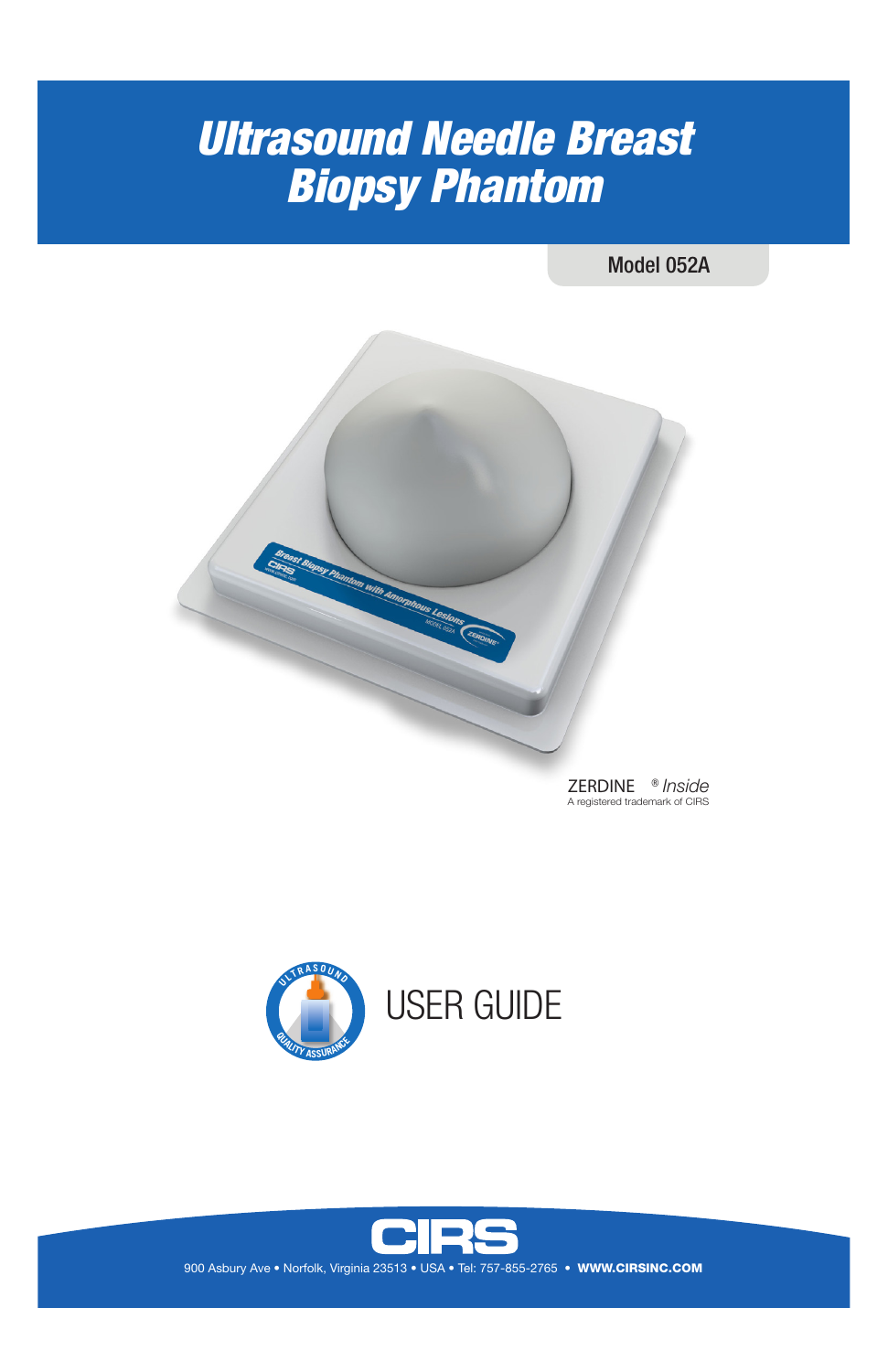## *OBJECTIVE*

The Model 052A, Ultrasound Needle Breast Biopsy Phantom with Amorphous Lesions, was designed specifically for ultrasound-guided needle biopsy training and experimentation. The non-spherical shape of the embedded targets enable practice with 2D, 3D and 4D image acquisition.

# *DESCRIPTION OF THE PHANTOM*

The Model 052A accurately mimics the ultrasonic characteristics of tissues found in the average human breast. The size and shape of the phantom simulates that of an average patient in the supine position.

Each phantom measures approximately 14 cm long x 12 cm wide x 7.5 cm high with a volume of 600 cc. Within each phantom, there are six cystic masses and six dense masses which are randomly positioned. The masses are not spherical in shape but rather amorphous. Because it is constructed of a self-healing formulation of Zerdine®, the phantom will allow multiple biopsy insertions with minimal needling tracking. Needle tracks will usually disappear within minutes (sometime seconds) of needle removal. Each cystic mass may be aspirated once and each dense mass may be biopsied multiple times.

A special holding tray facilitates proper hand position during the training procedures.

### *SPECIFICATIONS*

#### GENERAL SPECIFICAITONS

Tray Dimensions: 22.5 cm x 20.0 cm Breast size & weight: 600 cc (14 cm x 12 cm x 7.5 cm)

#### **BACKGROUND**

Material: Zerdine Color: White Characteristics: Mimics average human breast tissue

#### CYSTIC MASSES

Color: Green Size Range: 8 mm -15 mm Quantity: 6

Positioning: Random DENSE MASSES Color: Black Size Range: 6 mm-12 mm Quantity: 6 Positioning: Random

#### MODEL 052 INCLUDES

Ultrasound Needle Breast Biopsy Phantom with Amorphus Lesions User Guide 12-Month Warranty\*

\*Please note: once any device has been inserted into the phantom (such as biopsy needles, localization wires, etc.) the 12 month warranty will not cover claims related to material desiccation or needle tracking.

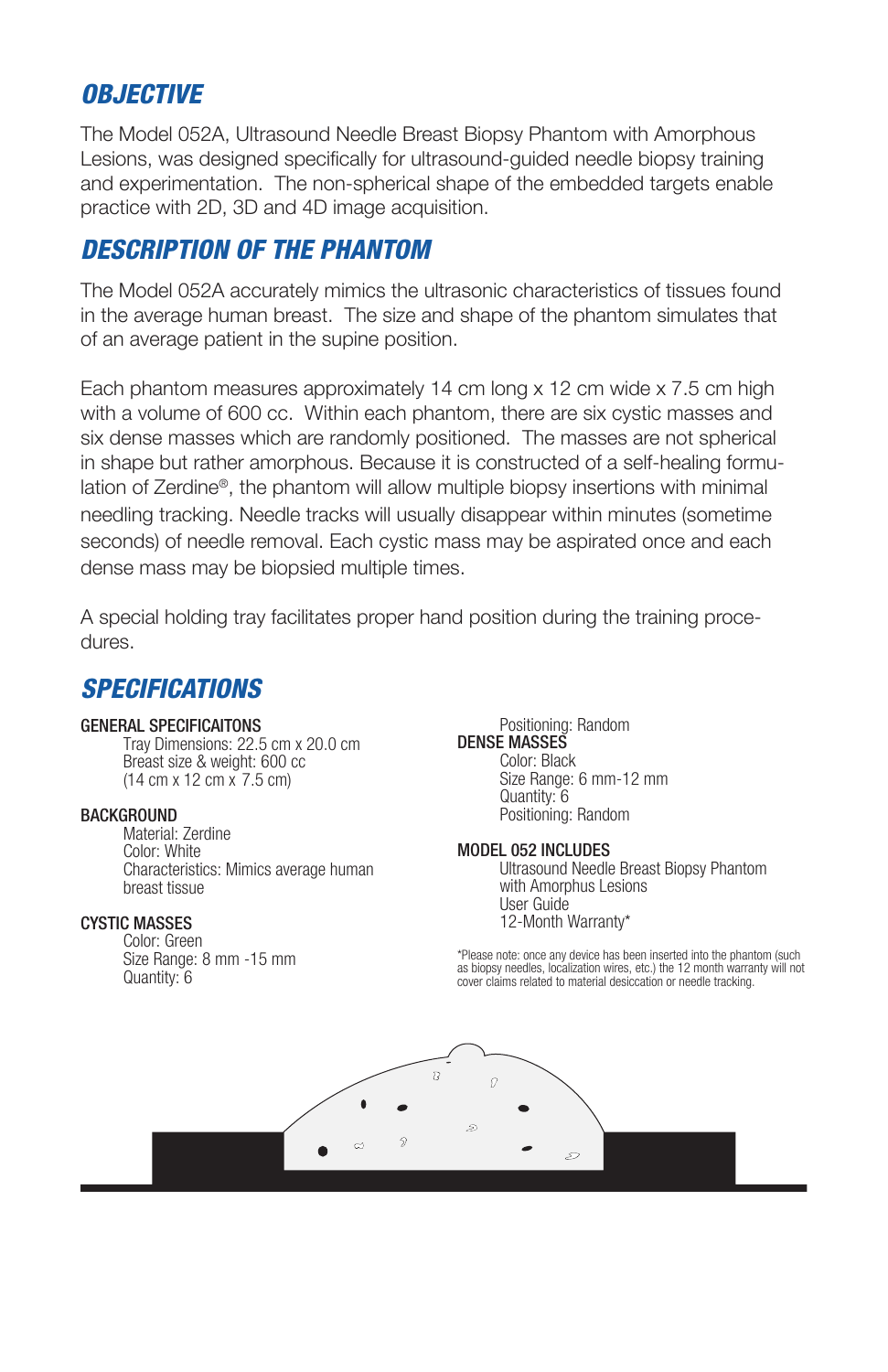# *USE OF THE PHANTOM*





The phantom is designed to be used in the white holding tray. **The membrane covering the phantom should never be removed.** 

Before imaging, be sure to place an ample amount of coupling gel on the probe or the polyethylene membrane which covers the phantom.

The phantom can be punctured many times before being "tracked out". Side to side manipulation of the needle within the phantom can produce significant echoic artifacts because this motion tends to introduce air.

### *CARE AND HANDLING*

The phantom is designed for use with interventional procedures and the lifetime will vary considerably from user-to-user depending on the type of procedure tested. The following general care guidelines should be followed to maximize the life of the phantom.

- Needle tracks will generally disappear soon after needle removal, but air bubbles and debris can sometimes be caught in the gel, and will be visible when imaged. Filling the needles or wetting them prior to insertion will reduce the incidence of these artifacts, as will the use of higher gauge needles.
- The phantom surface may be cleaned with mild soap and water ONLY. Avoid solvent- based, alcohol-based, or abrasive cleaning agents.
- When not in use, the phantom must be stored in an air-tight container such as a ziplock bag to minimize dessication.
- Inspect your phantom regularly for signs of damage, particularly the membrane integrity. Tears in the membrane should be covered to prevent dessication.
- Technical questions should be referred to CIRS customer service at (800) 617-1177.